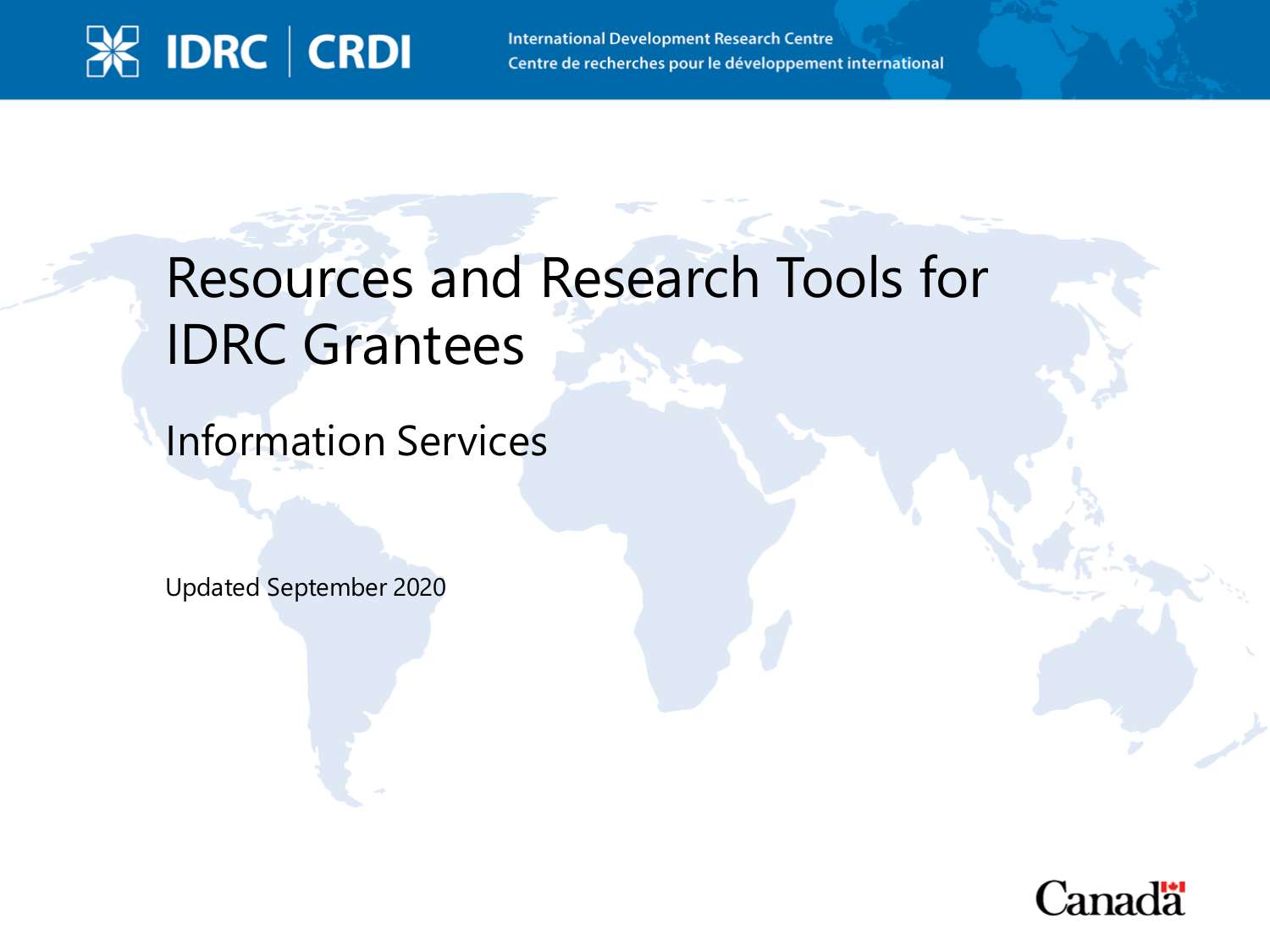## Overview of Grantee Services

Visit the *[public website's grantee page](https://www.idrc.ca/en/funding/resources-idrc-grantees)* for a full list of the resources and tools available to help you with your IDRC-funded research project!

**IDRC Connect -** Easy collaboration and with project members

**Open Access Research Tools -** Online research tools for finding peer-reviewed literature

**Open Access Advice -** Emphasis on Open Access publishing

**IDRC Digital Library -** Dissemination of your research outputs to a worldwide audience!

idrc.ca crdi.ca

**Research Quality Plus (RQ+) and Scaling Science -** Achieve research excellence and optimize impact



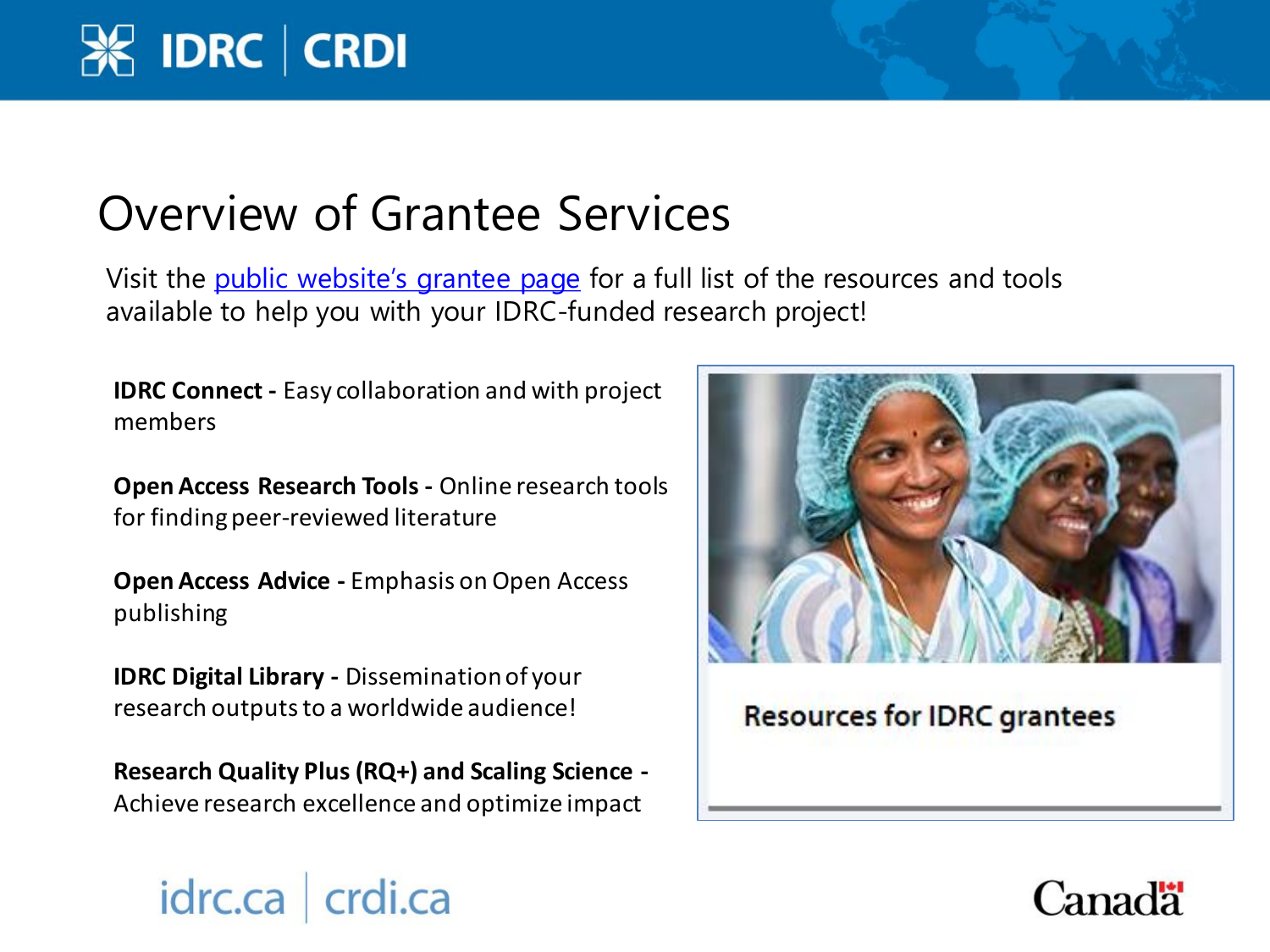# **X IDRC CRDI**

# IDRC Connect

[IDRC Connect](http://connect.idrc.ca/SitePages/Home.aspx) is the collaboration portal for IDRC-funded project teams and responsible program officers.

- **Collaborate** with IDRC Program Officer through document exchanges
- **Submit** reports, publications and other project outputs to facilitate their dissemination through the IDRC Digital Library (IDL)
- **Request** funding for Open Access Publishing



#### idrc.ca crdi.ca

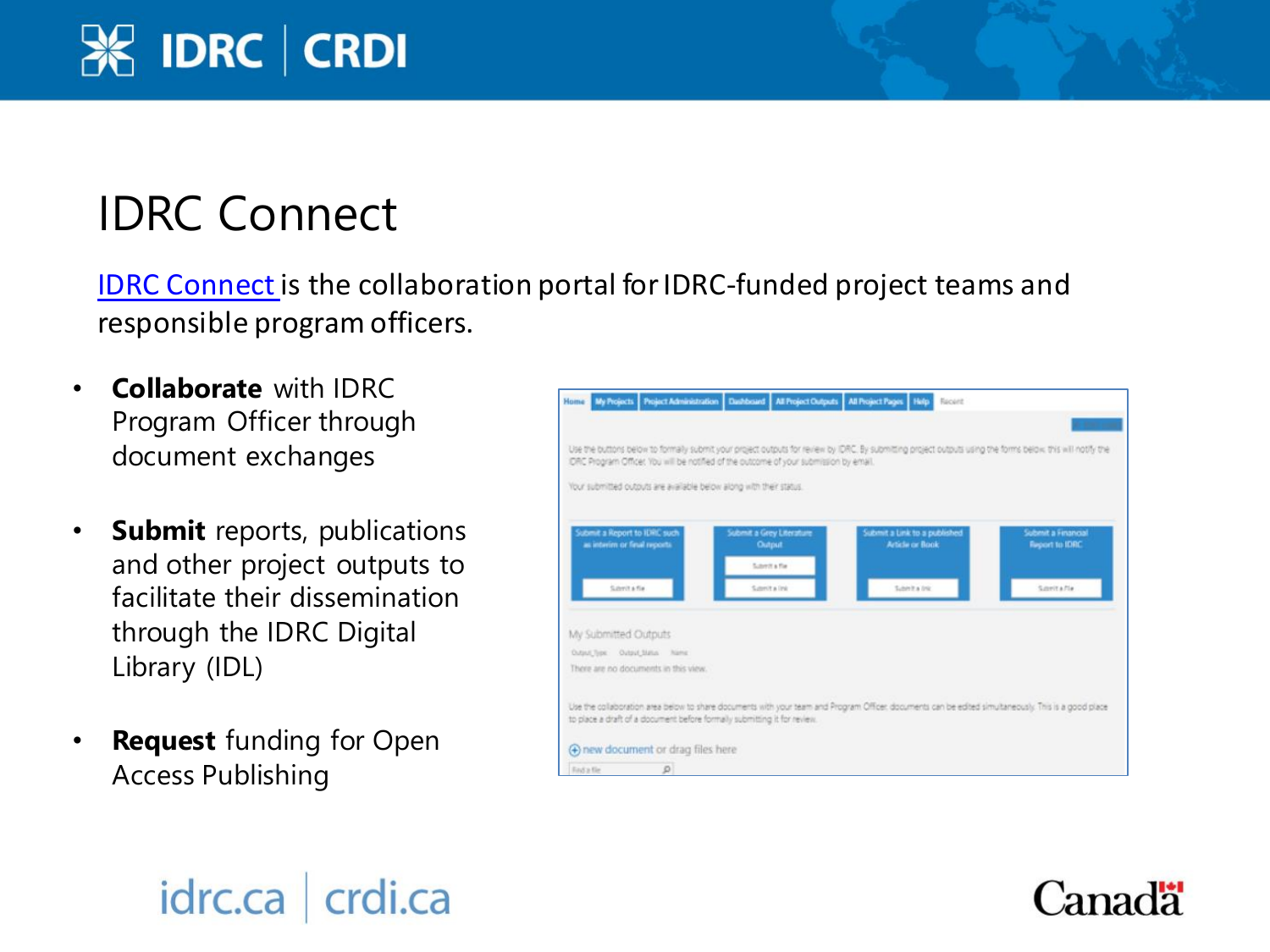

#### Open Access Research Tools

IDRC's Information Services team has created a [list of Open Access Research Tools.](https://www.idrc.ca/sites/default/files/updated_-_scholarly_resources_for_researchers_en.pdf) Grantees are encouraged to use this list of resources to find high quality, peer-reviewed articles online.





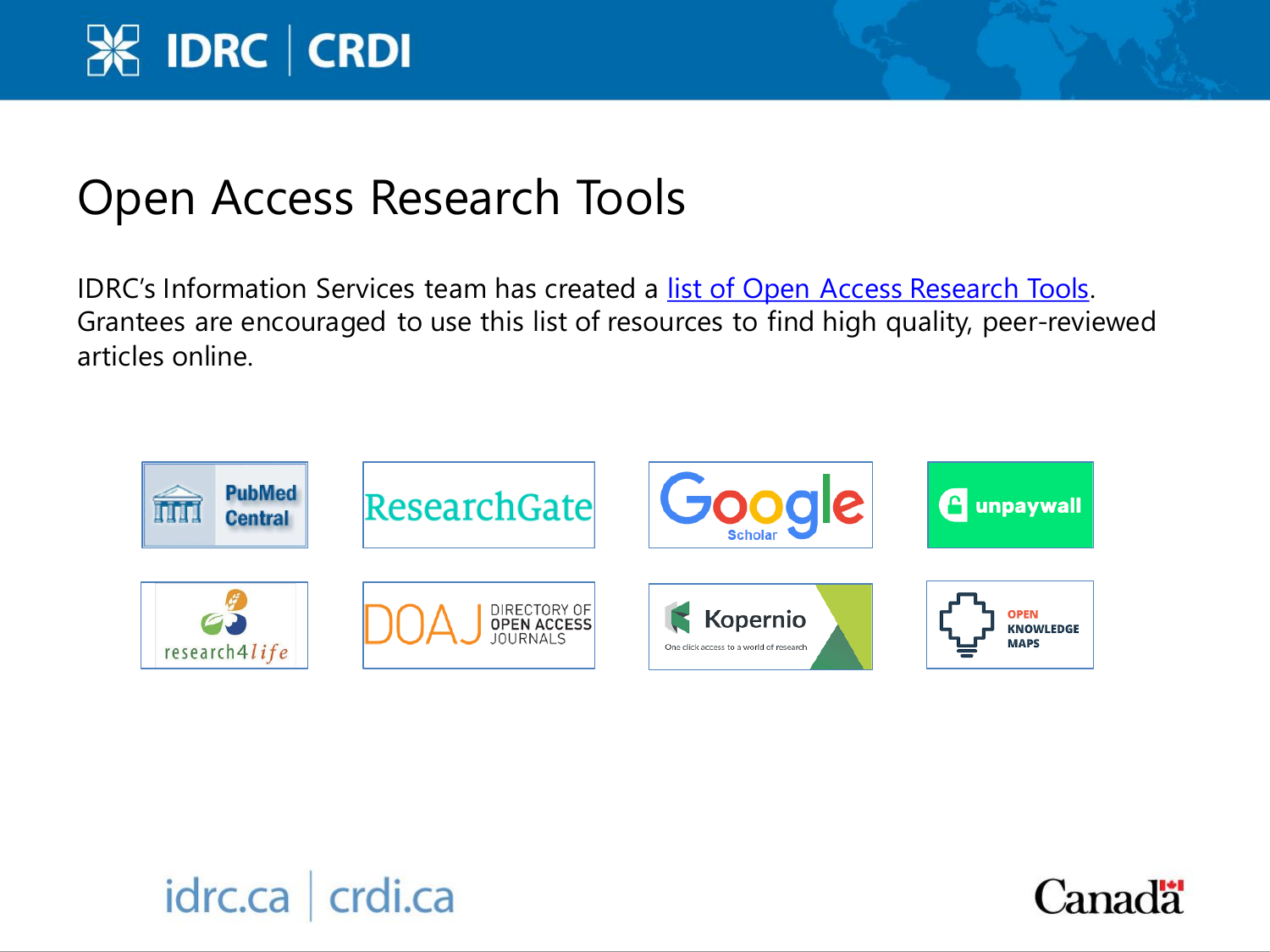

#### Open Access Advice



IDRC's open access policy is based on the belief that full social and economic benefits of research in support of development should be available to everyone who could use it – and build on it  $-$  to improve people's lives.

[Open access policy:](https://www.idrc.ca/en/open-access-policy-idrc-funded-project-outputs) Read our open access policy for IDRC-funded projects.

[Open data statement of principles:](https://www.idrc.ca/en/open-data-statement-principles) Learn how we are supporting open research data.

[Publishing in Open Access Journals:](https://www.idrc.ca/sites/default/files/sp/Guides%20and%20Forms/publishing_in_open_access_journals_en.pdf) This brief provides tools to help you find and evaluate open access journals.



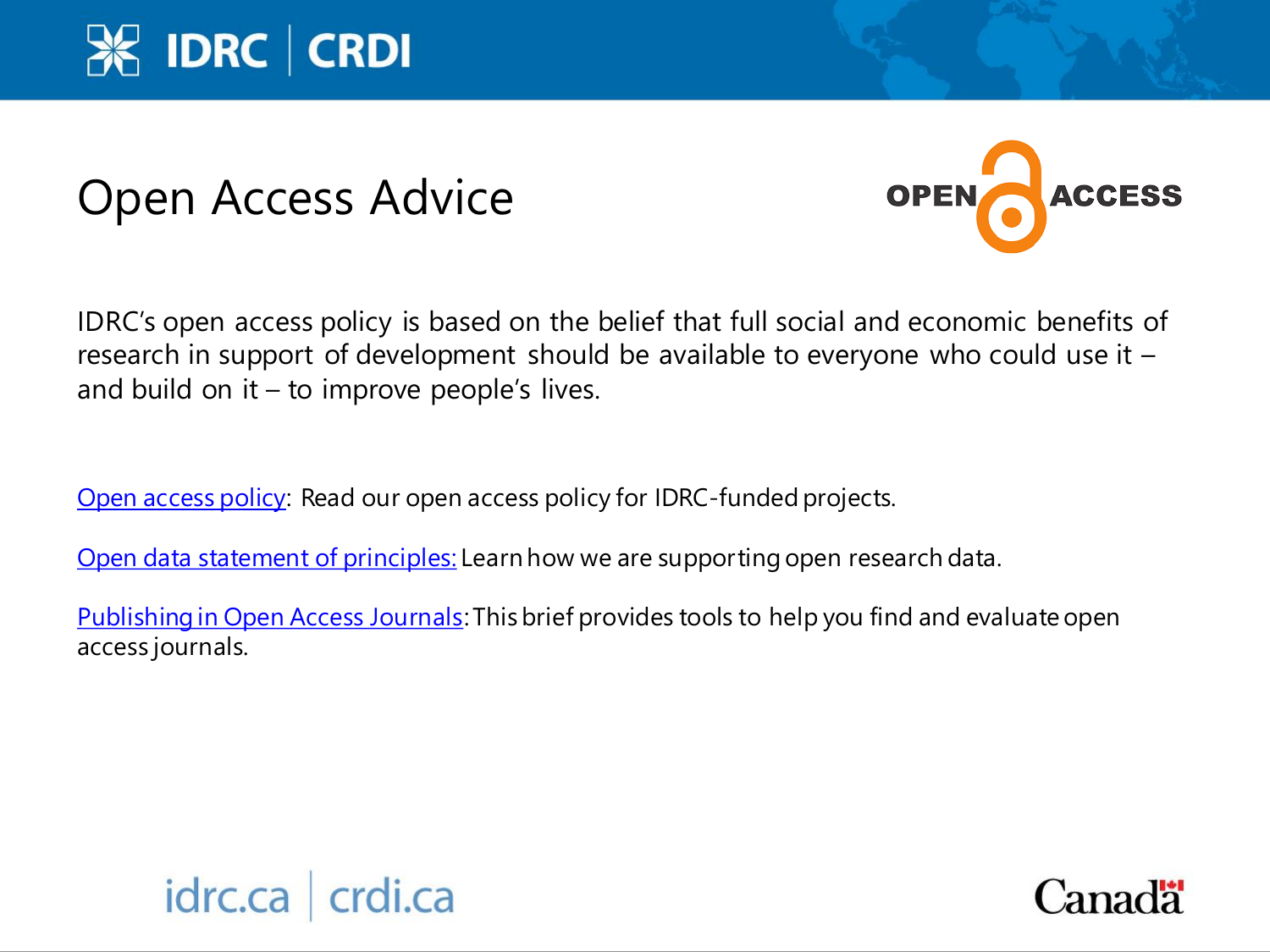# **X IDRC CRDI**

## IDRC Digital Library (IDL)

**IDRC Digital Library** is a repository containing more than 55,000 outputs from projects funded by the International Development Research Centre since its inception in 1970.

Including your research outputs in the IDL facilitate their dissemination so that your work can reach a wider audience and increase its impact.

| <b>※ IDRC   CRDI</b>                                                                                                                                                                                                                     | <b>IDRC Digital Library</b><br>Canadä <sup>®</sup>                                                                                                                                                                                                                                                                                                  |
|------------------------------------------------------------------------------------------------------------------------------------------------------------------------------------------------------------------------------------------|-----------------------------------------------------------------------------------------------------------------------------------------------------------------------------------------------------------------------------------------------------------------------------------------------------------------------------------------------------|
| <b>Irary Home</b>                                                                                                                                                                                                                        | Login<br><b>English francais</b>                                                                                                                                                                                                                                                                                                                    |
| <b>Search</b>                                                                                                                                                                                                                            | <b>IDRC Digital Library / Bibliothèque numérique du CRDI</b>                                                                                                                                                                                                                                                                                        |
| Go                                                                                                                                                                                                                                       | The IDRC Digital Library is a repository containing outputs from projects funded by the International Development<br>Research Centre. View our terms of use.                                                                                                                                                                                        |
|                                                                                                                                                                                                                                          | La Bibliothèque numérique du CRDI (BNC) est un dépôt qui présente les résultats de travaux de recherche financés<br>par le Centre de recherches pour le développement international. Voir nos conditions d'utilisation.                                                                                                                             |
| Browse                                                                                                                                                                                                                                   |                                                                                                                                                                                                                                                                                                                                                     |
| <b>All Content</b><br><b>Communities &amp; Collections</b><br><b>By Issue Date</b>                                                                                                                                                       | <b>Communities</b>                                                                                                                                                                                                                                                                                                                                  |
| <b>Authors</b><br><b>Titles</b><br><b>Subjects</b><br>Language<br><b>Document Type</b><br><b>Project Number</b>                                                                                                                          | Select a community to browse its collections.<br>- All IDRC / CRDI Research Outputs<br>• Climate Change / Changements climatiques<br>• Corporate and Special Collections / Collections générales et spéciales<br>• Economics / Économie                                                                                                             |
| <b>My Account</b>                                                                                                                                                                                                                        | <b>Employment and Growth / Emploi et croissance</b><br>٠<br><b>Environment / Environnement</b>                                                                                                                                                                                                                                                      |
| ogin                                                                                                                                                                                                                                     | - Evaluation / Évaluation                                                                                                                                                                                                                                                                                                                           |
| Register                                                                                                                                                                                                                                 | • Food and Agriculture / Alimentation et agriculture                                                                                                                                                                                                                                                                                                |
|                                                                                                                                                                                                                                          | Food, Environment, and Health / Alimentation, environnement et santé<br>٠                                                                                                                                                                                                                                                                           |
| Discover                                                                                                                                                                                                                                 | • Foundations for Innovation / Fondements pour l'innovation                                                                                                                                                                                                                                                                                         |
| Author<br><b>IDRC</b> (1143)<br>CRDI (467)<br>O'Neil, Maureen (195)<br>World Commission on Environment<br>and Development (191)<br>CIID (161)<br>Flemington, P. (132)<br>Rampen, L. (132)<br>Métavidea Associates (131)<br>Head II (129) | Governance and Justice / Gouvernance et justice<br>٠<br>Governance / Gouvernance<br><b>Health / Santé</b><br>• Historical / Historique<br>• Information and Communication / Information et communication<br>• Natural Resources / Ressources naturelles<br>· Science and Technology / Science et technologie<br>- Social Policy / Politique sociale |

#### idrc.ca crdi.ca

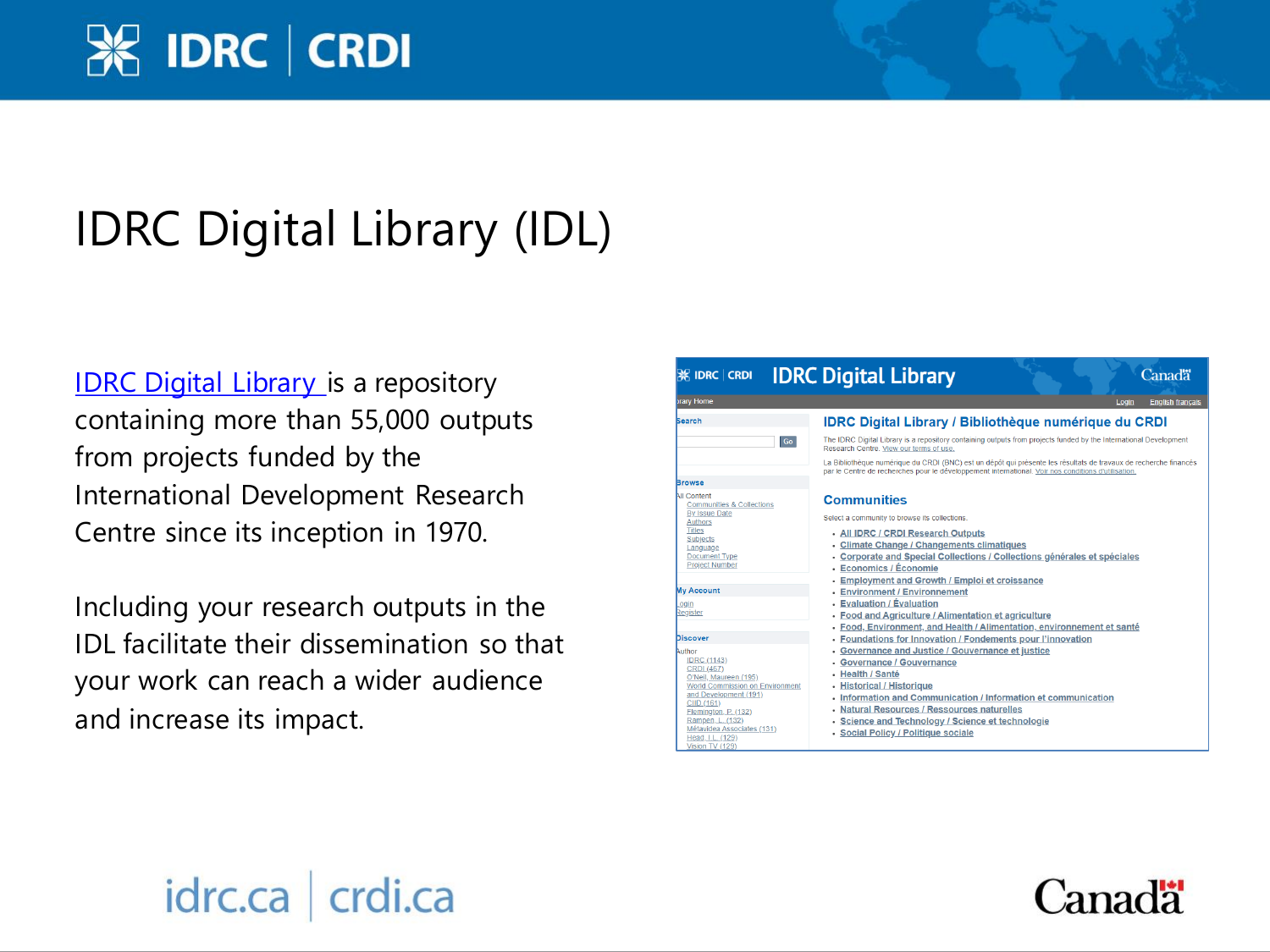# Frameworks to support research quality and impact

#### [Research Quality Plus \(RQ+\)](https://www.idrc.ca/rqplus)

idrc.ca crdi.ca

For IDRC, high quality research is scientifically rigorous, legitimate, important, and well positioned for use. The RQ+ Approach will help you to design and manage your project toward this holistic view of excellence. Read our  $RQ+$  Brief to learn more.

#### **[Scaling Science](https://www.idrc.ca/scalingscience)**

Like you, we want your research to make a meaningful impact in the world. Scaling Science is an evidence-based and principled approach that can help you turn ideas into action. Use Scaling Science to optimize the magnitude, variety, equity, and sustainability of your research impact. Read our **Scaling Science Brief** to learn more.